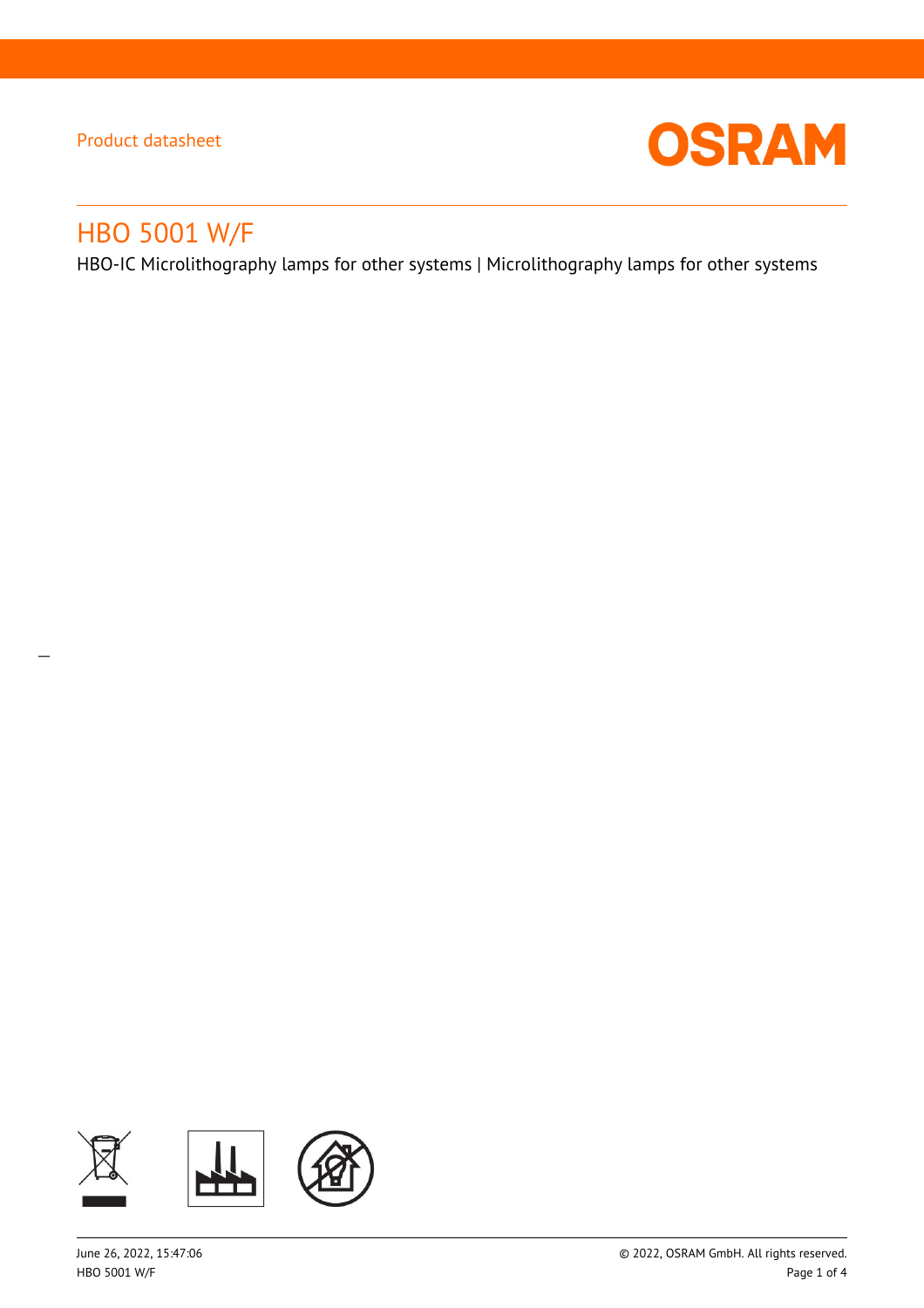#### Technical data

## **Electrical data**

| Nominal voltage        | 62.0 V    |
|------------------------|-----------|
| <b>Nominal current</b> | 80 A      |
| Type of current        | DC.       |
| Rated wattage          | 5000.00 W |
| Nominal wattage        | 5000.00 W |

## **Dimensions & weight**



| <b>Diameter</b>                             | 85.0 mm          |
|---------------------------------------------|------------------|
| Length                                      | 490.0 mm         |
| Length with base excl. base pins/connection | 430.00 mm        |
| Light center length (LCL)                   | 216.0 mm $^{1}$  |
| Electrode gap cold                          | $7.5 \text{ mm}$ |

 $1)$  Distance from end of base to tip of anode or cathode (cold)

## **Additional product data**

| Base anode (standard designation)   | SFa38-14/65 <sup>1)</sup> |
|-------------------------------------|---------------------------|
| Base cathode (standard designation) | SFXa38-14/65              |

1) With cable connection (M 10)

## **Capabilities**

| Cooling                 | Forced $1$          |
|-------------------------|---------------------|
| <b>Burning position</b> | Other $\frac{2}{3}$ |

 $^{1)}$  Maximum permissible base temperature: 200 °C / Base cooling

2) Anode underneath

## **Environmental information**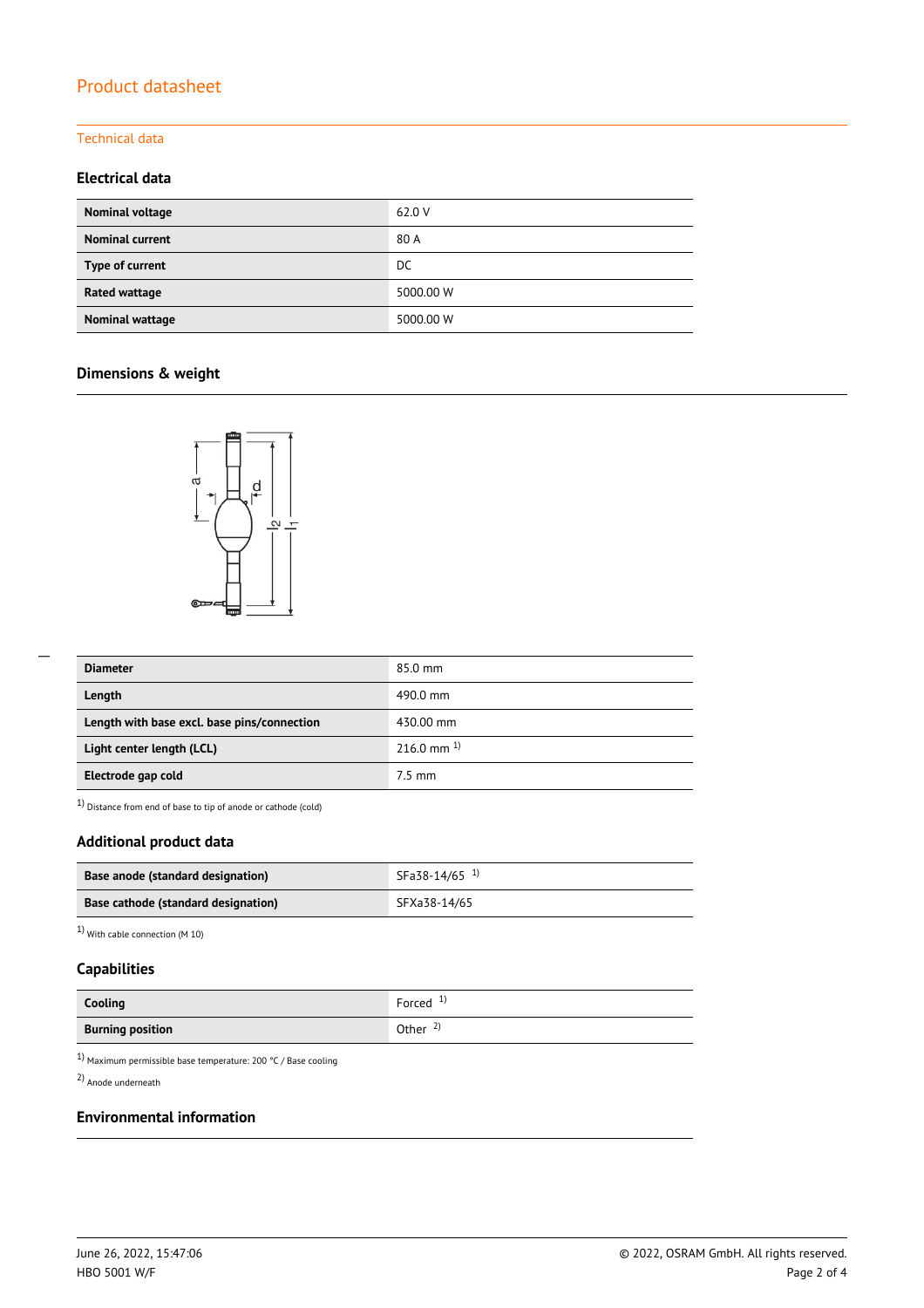## **Information according Art. 33 of EU Regulation (EC) 1907/2006 (REACh)**

| Date of Declaration               | 03-06-2022                                                                                            |  |  |
|-----------------------------------|-------------------------------------------------------------------------------------------------------|--|--|
| <b>Primary Article Identifier</b> | 4050300553016                                                                                         |  |  |
| Candidate List Substance 1        | Lead                                                                                                  |  |  |
| CAS No. of substance 1            | 7439-92-1                                                                                             |  |  |
| <b>Safe Use Instruction</b>       | The identification of the Candidate List substance is<br>sufficient to allow safe use of the article. |  |  |
| Declaration No. in SCIP database  | F53E86C1-B9C8-4685-B790-15AE3F0950FA                                                                  |  |  |